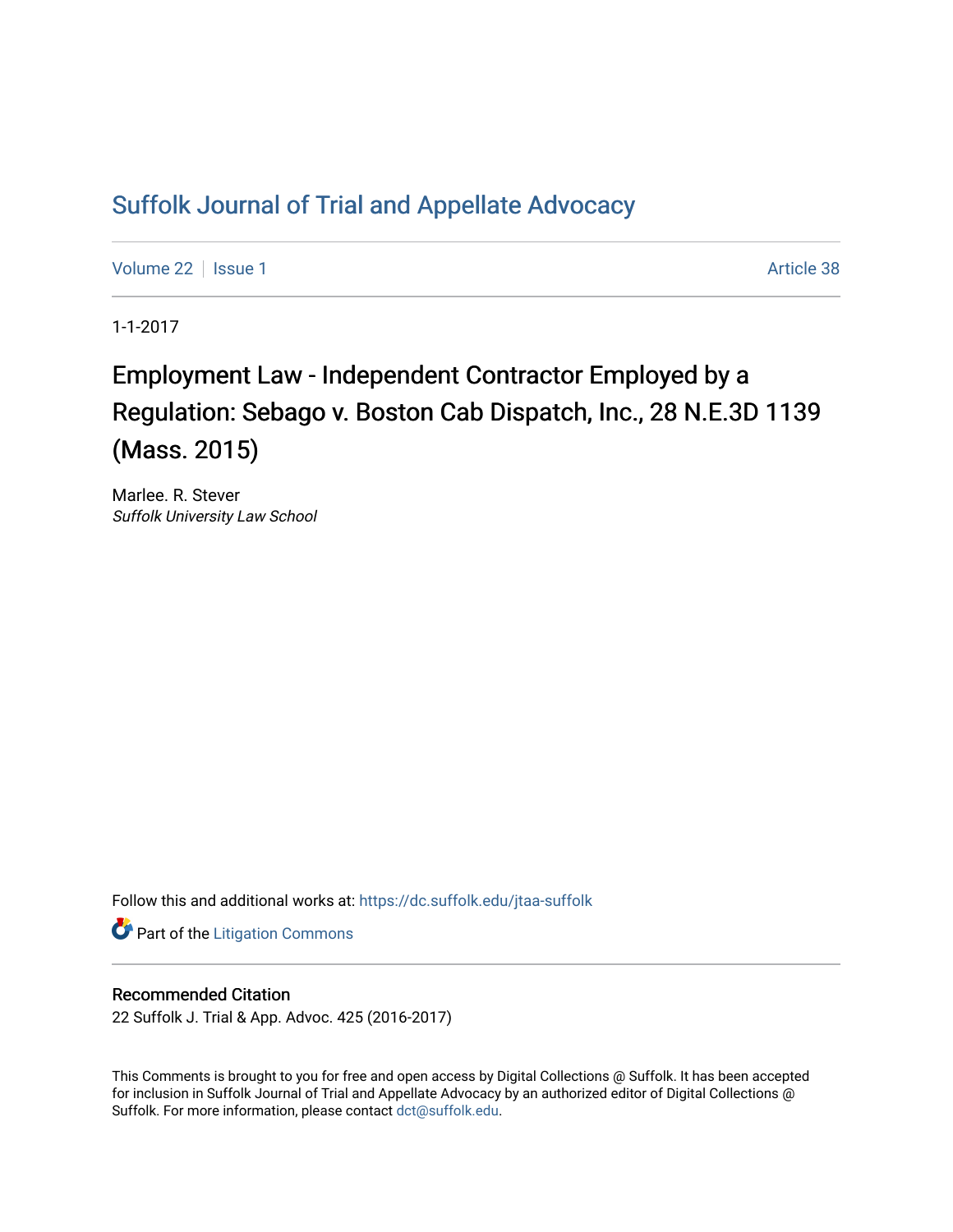## **EMPLOYMENT LAW-INDEPENDENT CONTRACTOR EMPLOYED BY A REGULATION?** *SEBAGO V BOSTON CAB DISPATCH, INC.,* **28 N.E.3D 1139 (MASS. 2015).**

The definition of an independent contractor is not only one of the most contended, but also one of the most critical employment law concepts because of the grave consequences caused **by** misclassification.' **If** a business in Massachusetts misclassifies a worker as an independent contractor, a slew of other employment laws are also violated carrying both civil and criminal remedies. In *Sebago v. Boston Cab Dispatch, Inc.,'* the Supreme Judicial Court **("SJC")** took on a critical issue in which a regulation named "Hackney Carriage Rules and Flat Rate Handbook" ("Rule 403") conflicted with the statute, Massachusetts General Laws chapter 149, section 148(B) ("Independent Contractor Statute").<sup>4</sup> The SJC

**<sup>1</sup>** *See* Richard R. Carlson, *Why the Law Still Can't Tell an Employee When it Sees One and How it Ought to Stop Trying,* 22 BERKELEY J. EMP. & LAB. L. 295, 300 (2001) (demonstrating ambiguity caused by Independent Contractor Statute); Robert M. Shea, *The Massachusetts Independent Contractor Law: Serious Problems and Difficult Choices for Businesses in Massachusetts,* MORSE BARNES-BROWN PENDLETON (Oct. *5,* 2005), http://www.mbbp.com/news /mass-independent-contractor-law (stating serious consequences if "a company misclassified employees as independent contractors"); *see also An Advisory From the Attorney General's Fair Labor Division on M.G.L. C. 149, S. 148B, MASSACHUSETTS* ATTORNEY GENERAL'S OFFICE 1, 1 (2008), http://www.mass.gov/ago/docs/workplace/independent-contractor-advisory.pdf [hereinafter *Mass. Att y Gen. Advisory]* (listing consequences of independent contractor misclassification). Consequences of misclassification include insurance fraud, depriving individuals of rightful benefits, as well as depriving the state from revenue taxes. *Id.*

*<sup>2</sup>See* MASS. GEN. LAWS ANN. ch. 149, § 148B (LexisNexis 2004) (stating if statute is violated, victim may be entitled to both criminal and civil remedies); *see also* MASS. GEN. LAWS ch. 149, § 148 (LexisNexis 20082009); MASS. GEN. LAWS ch. 151, § 1 (LexisNexis 2014); MASS. GEN. LAWS ch. 149, § 152a (LexisNexis 2004); Julien M. Mundele, *Not Everything That Glitters Is Gold, Misclassification of Employees: The Blurred Line Between Independent Contractors and Employees Under the Major Classification Tests,* 20 SUFFOLK J. TRIAL & APP. ADVOC. 253, 269 (2015) (finding violations of employment law).

 $3 \times 28$  N.E.3d 1139 (Mass. 2015).

*<sup>4</sup>See Sebago,* 28 N.E.3d at 1142-43 (stating Independent Contractor Statute legal issue in case). Mass. Gen. Laws ch. 149, § 148B, states, in pertinent part:

<sup>(</sup>a) For the purpose of this chapter and chapter 151, an individual performing any service, except as authorized under this chapter, shall be considered to be an employee under those chapters unless: -:-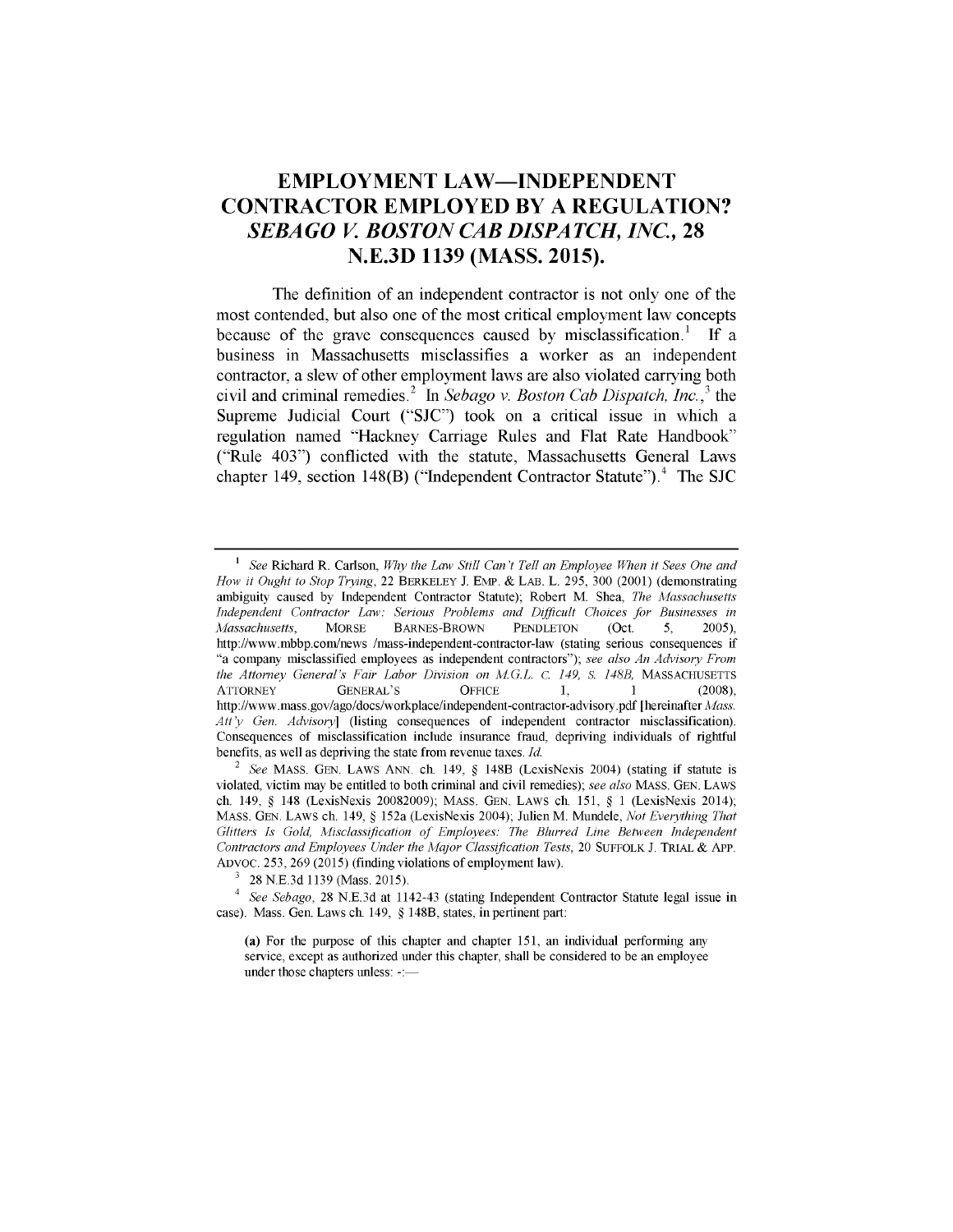determined Rule 403 and the Independent Contractor Statute could coexist, but the Court clarified that when an ordinance conflicts with the Independent Contractor Statute, Rule 403 will govern.<sup>5</sup>

In *Sebago,* the plaintiffs-four taxi drivers-brought a claim for misclassification under the Independent Contractor Statute against several defendants.<sup>6</sup> The defendants own a wide range of businesses within the taxi industry including medallion owners, radio associations, and a taxi garage owner.<sup>7</sup> The defendants argued that the Independent Contractor

(3) the individual is customarily engaged in an independently established trade, occupation, profession or business of the same nature as that involved in the service performed.

MASS. GEN. LAWS ANN. ch. 149, §148B(a) (LexisNexis 2004). Moreover, the Boston Police Department, Hackney Carriage Rules and Flat Rate Handbook states, in pertinent part:

II. Police Commissioner's Regulation of the Hackney Carriage Industry

a. Pursuant to the authority granted by the Commonwealth of Massachusetts and the City of Boston, the Police Commissioner of the Boston Police Department is granted the authority to regulate the Hackney Carriage industry within the City of Boston. See Appendix 1.

b. To this end, the Commissioner has promulgated these regulations and established an enforcement unit within the Boston Police Department to oversee the implementation and enforcement of these regulations.

c. This document is intended to be a comprehensive and definitive listing of all regulations affecting the Hackney Carriage industry in the City of Boston as of August 29, 2008.

d. From time to time, the Police Commissioner may amend these regulations in order to promote public wellbeing, convenience, safety, and to respond to the changing needs of the industry.

Bos. **POLICE DEP'T** RULE 403, **HACKNEY** CARRIAGE **RULES AND** FLAT RATE HANDBOOK [hereinafter RULE 403], https://staticl.squarespace.com/static/5086f19ce4b0adI6ffl 5598d/t /52af61ele4b0871946c07a41/1387225569980/Rule+403.pdf (last visited Apr. 18, 2017).

**<sup>5</sup>***See Sebago,* 28 N.E.3d at 1146-56 (separating parts of taxicab industry regulated by Rule 403 from Independent Contractor Statute); *see also* Ruggiero v. Am. United Life Ins. Co., 137 F. Supp. 3d 104, 114 (D. Mass. 2015) (stating when there is conflict, Rule 403 will control). The court stated, "where a relationship as defined by regulation expressly precludes the satisfaction of a prong of the independent contractor statute, the independent contractor statute will not govern." *Id.*

**<sup>6</sup>***See Sebago,* 28 N.E.3d at 1143-45 (stating names of plaintiffs and argument against defendants).

**<sup>7</sup>***See id* at 1144 (describing defendants as individuals who "each own corporations," which "own and lease quantities of taxicabs **");** see *also* RULE 403, *supra* note 4, at §4(l) (defining **job** of medallion owner); RULE 403, *supra* note 4, at **§7(l)** (stating regulation and defining responsibilities of radio associations).

<sup>(1)</sup> the individual is free from control and direction in connection with the performance of the service, both under his contract for the performance of service and in fact; and

<sup>(2)</sup> the service is performed outside the usual course of business of the employer; and,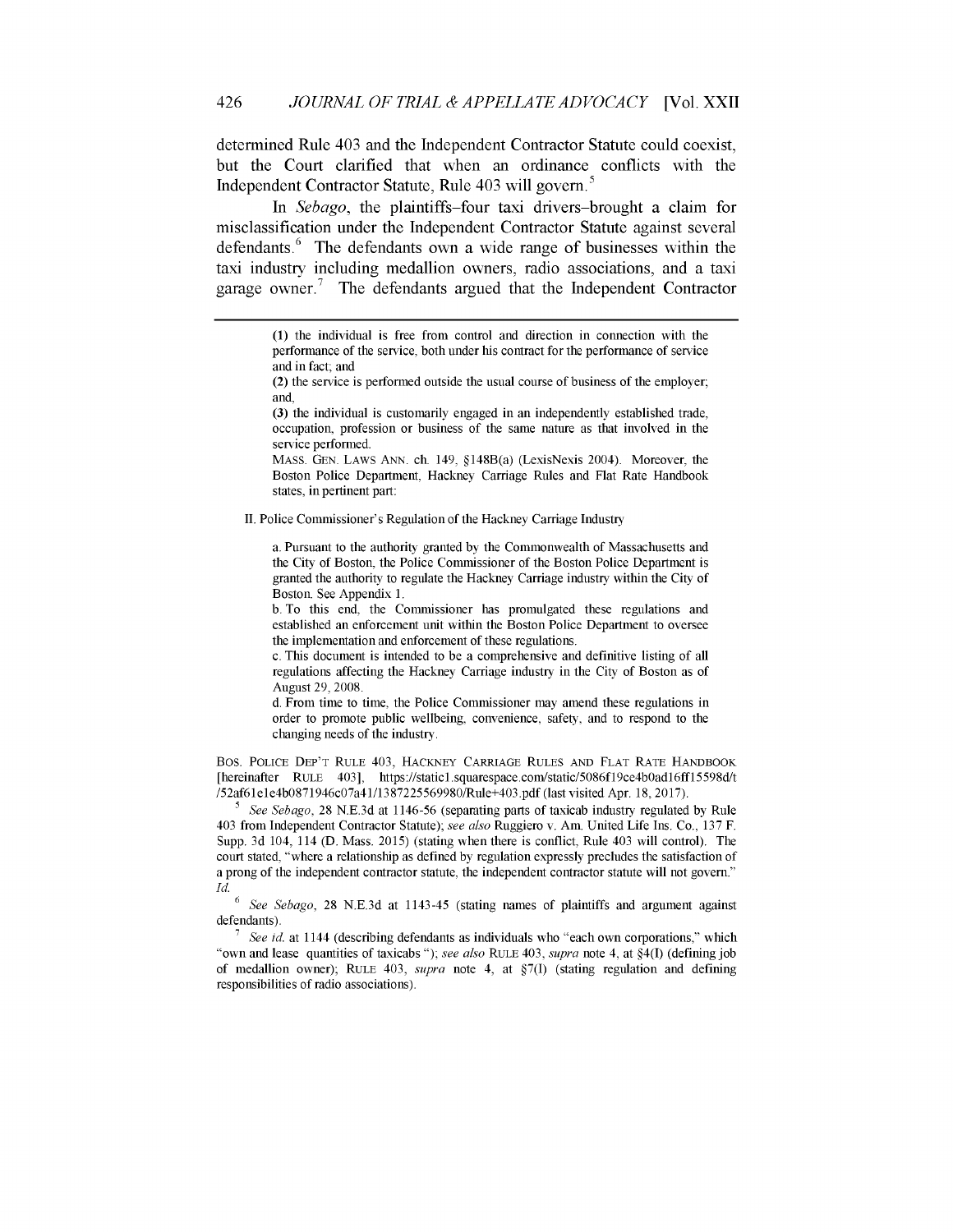Statute should not apply due to separate state regulation of the taxi industry under Rule 403." Rule 403 was amended in **2008** in order to regulate the taxi industry's "ownership, leasing, licensing, rate setting, and operation of the taxicabs."<sup>9</sup> Due to the restrictions created by Rule 403, the plaintiffs argued they are employees under the Independent Contractor Statute, while the defendants argued that Rule 403 specifically allowed them to classify the plaintiffs as independent contractors. **10**

The plaintiffs filed a motion for summary judgment arguing that the defendants could not prove the plaintiffs were *not* acting within their "usual course of business."<sup>11</sup> The defendants then submitted a cross

*9 See Sebago,* 28 N.E.3d at 1143 (stating Rule 403 requirements). The court states:

Rule 403 sets forth a myriad of requirements that must be met in order to qualify for a medallion, including being deemed "suitable" individuals by the city's in-spector of carriages, obtaining adequate garage facilities within the city, and maintaining membership in an approved "dispatch service or radio association, which provides twenty-four (24) hour two-way communication solely, and exclusively, for Boston [taxicabs]."

<sup>8</sup> *See Sebago,* 28 N.E.3d at 1143 (explaining plaintiffs' argument that theycannot be independent contractors pursuant to Rule 403); Brief of Appellees at 3, Sebago v. Tutunjian, 2014 Mass. App. Unpub. LEXIS 623 (Mass. App. Ct. 2014) (No. 13-P-1356) (stating court would be unduly punishing defendants for following law). The defendants argue they were merely following Rule 403 regulations and, thus, it would be unfair to find that they had violated the Independent Contractor Statute. *Id.;* Brief of Amicus Curiae, City of Boston at 17, Sebago v. Tutunjian, 2014 7 N.E.3d 1122 (Mass. App. Unpub. LEXIS 623 (Mass. App. Ct. 2014) (No. 13- P-1356) (stating taxicab industry is regulated as a public utility); Sam Frizell, *A Historical Argument Against Uber: Taxi Regulations Are There for a Reason,* TiME (Nov. 19, 2014), http://time.com/3592035/uber-taxi-history/ ("Taxis are pretty much a public utility. Like subway and bus systems, the electric grid or the sewage system, taxis provide an invaluable service to cities **...** and the government should play an important role in regulating them.").

*Id.* (citing Rule 403, §4(II)(a), (1), (q)); *see also* RULE 403, *supra* note 4, at §1(I) (giving definitions related to Rule 403 and regulation of Hackney Carriage Industry). "Pursuant to the authority granted by the Commonwealth of Massachusetts and the City of Boston, the Police Commissioner of Boston Police Department is granted the authority to regulate the Hackney Carriage industry within the City of Boston." RuLE 403, *supra* note 4, at §1(II)(a). The Police Commissioner was given the power to create these rules as well as "establish[] an enforcement unit within the Boston Police Department to oversee the implementation and enforcement of these regulations." *Id.* at §1(II)(b).

<sup>10</sup> *See Sebago,* 28 N.E.3d at 1143 (stating arguments given by both plaintiffs and defendant). The plaintiffs counter by stating "a municipal regulation cannot override the State's independent contractor statute." *Id.*

<sup>&</sup>lt;sup>11</sup> See id. at 1145 (stating lower court's decision to deny summary judgment); Sebago v. USA Taxi Ass'n, Inc., No. 125904, 2013 Mass. Super. LEXIS 213, at \*6 (Mass. Super. Ct. Dec. 23, 2013) (stating plaintiffs' argument that defendants are in same business of providing transportation to customers); *see also* MASS. ANN. LAWS ch. 149, § 148B(a)(2) (LexisNexis 2004) (stating second prong of Independent Contractor Statute test).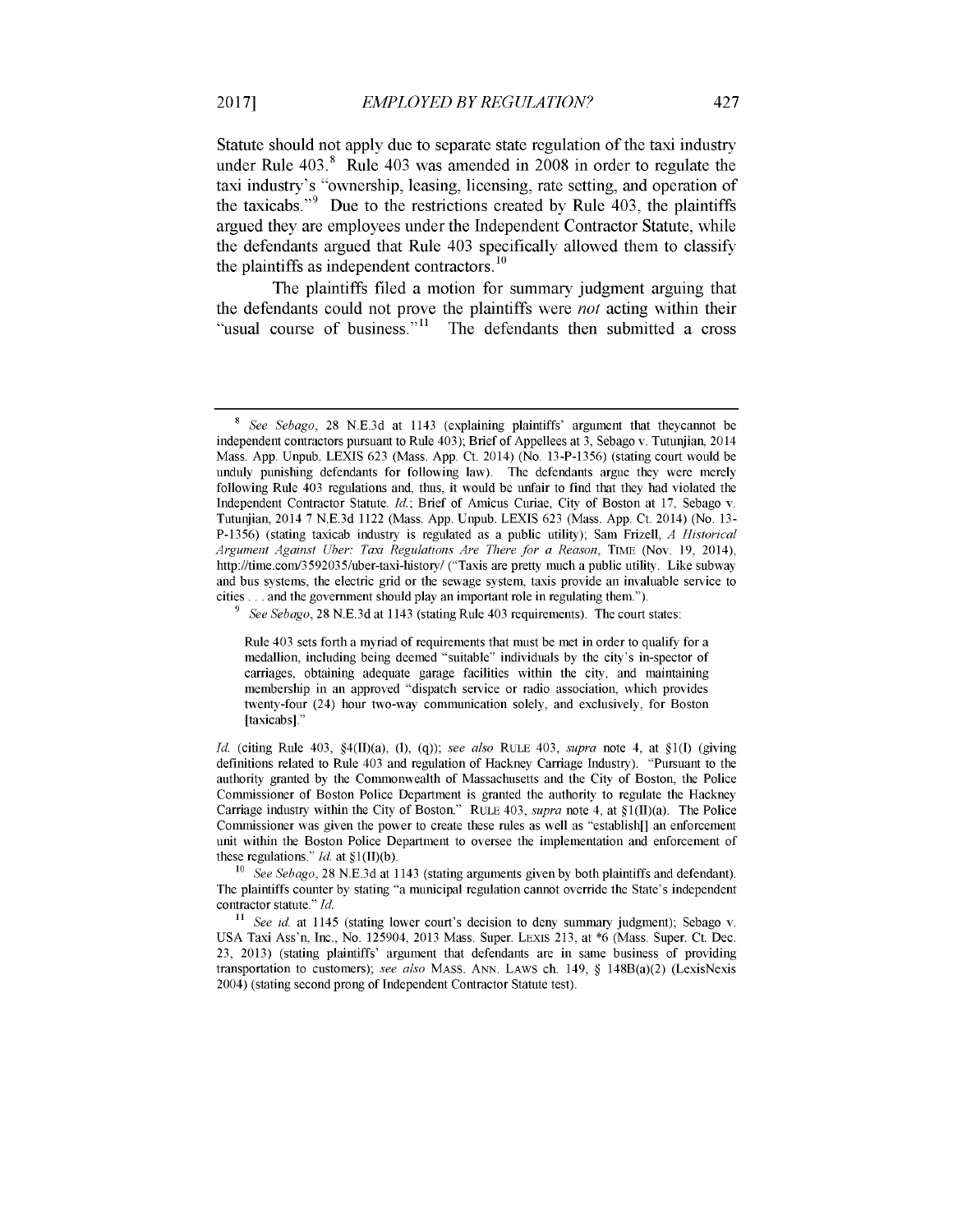motion for summary judgment against the plaintiffs.<sup>12</sup> However, the Superior Court denied both motions stating there were "genuine issues of material fact."<sup>13</sup> The case was reported to the Appeals Court of Massachusetts, but was picked up by the **SJC** who decided whether to grant the motion for summary judgment.  $14$ 

Upon review, the **SJC** reversed the lower court's decision granting the motion for summary judgment in favor of the defendants.<sup>15</sup> The Court answered three central issues concerning the Independent Contractor Statute.<sup>16</sup> The first issue was whether Rule 403 could supersede the Independent Contractor Statute. **17** The second issue was whether the taxi drivers had been providing a service for the defendants.<sup>18</sup> Finally, the third issue was whether the taxi drivers had been misclassified under the Independent Contractor Statute.19

The classification of a worker as an independent contractor did not become relevant until late in the American Industrial Revolution.<sup>20</sup> The classification was created to better define the relationship between the

<sup>14</sup>*See Sebago,* 28 N.E.3d at 1156 (vacating superior court summary judgment decision).

*18 Sebago,* 28 N.E.3d at 1147-49 (deciding whether relationship between parties equates to services as defined by Independent Contractor Statute); *see also* Athol Daily News v. Bd. of Review of the Div. of Empl. & Training, 786 N.E.2d 365, 370-71 (Mass. 2003) (quoting MASS. GEN. LAWS ch. **151A,** § 2 (1990)) ("Service performed by an individual **...** shall be deemed to be employment . . . . ").

<sup>12</sup>*See Sebago,* 2013 Mass. Super. LExIs 213, at \*6 (stating defendant's argument that plaintiff's do not provide service).

**<sup>13</sup>***See Sebago,* 28 N.E.3d at 1145 (stating superior court position on summary judgment issue); *Sebago,* 2013 Mass. Super. LExIs 213, at \*6 (holding fact dispute arises from whether defendants' business would not exist without plaintiffs). The defendants raised two issues during summary judgment. Id. at \*3-6. First is whether Rule 403 exempts the defendants from MASS. GEN. LAWS ANN. ch. 149, §148B considerations. Id. at **\*3.** The second issue is whether the plaintiffs are within the "usual course of business." Id. at \*6.

<sup>&</sup>lt;sup>15</sup> *See id.* (stating decision of court).

**<sup>16</sup>***See id.* at 1146-56 (answering these three issues within this decision).

**<sup>17</sup>***See* id. at 1146 (describing whether Rule 403 supersedes MASS. GEN. LAW ch. 149, *§* 148B). To determine whether Rule 403 supersedes the Massachusetts statute, the SJC looked at the underlying purpose of the regulation. *Id.; see also* American Motorcyclist Ass'n v. Park Com. of Brockton, 592 N.E.2d 1314, 1316 (Mass. 1992) (quoting Bloom v. Worcester, 293 N.E.2d 268, 279 (Mass. 1973)) ("As a general proposition... local regulations with State statutes have given considerable latitude to municipalities, requiring a sharp conflict between the local and State provisions **....");** Kubinec v. Top Cab Dispatch, Inc., No. SUCV2012-03082-BLS1, 2014 Mass. Super. LEXIS 93, at \*32-33 (Mass. Super. Ct. June 24, 2014) (demonstrating Rule 403 cannot have power or control to override Independent Contractor Statute).

**<sup>19</sup>** *See Sebago,* 28 N.E.3d at 1149-56 (using three-part test in Independent Contractor Statute to determine employment). The court further discusses how Rule 403 and the Independent Contractor Statute can work together in harmony. *See* id. at 1143.

<sup>&</sup>lt;sup>20</sup> See Carlson, *supra* note 1, at 301-02 (stating after industrial revolution, employment classification became more complicated). Before the industrial revolution there were "fewer types of work, fewer occupations" and "simpler organization[s]." Id.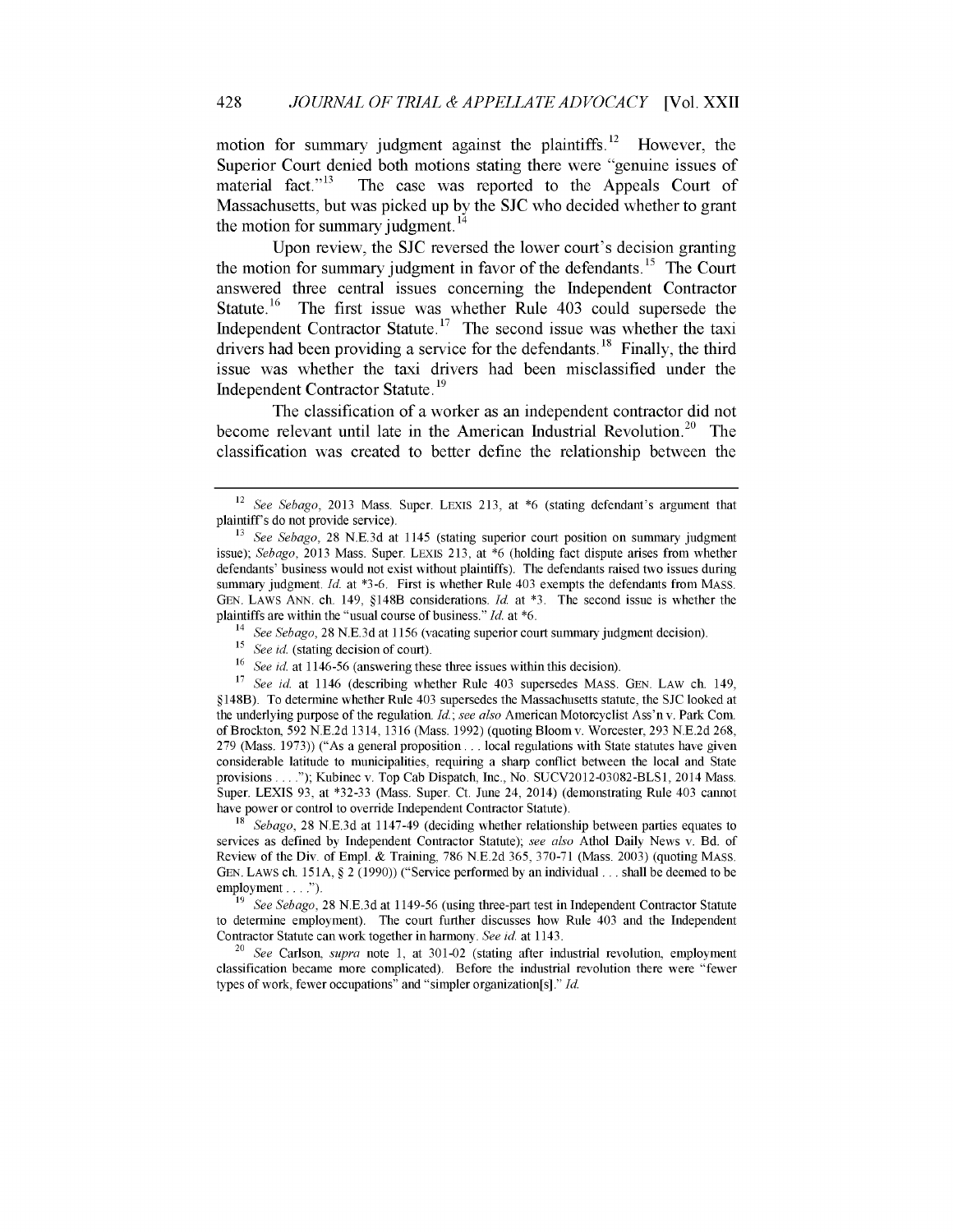worker and the employer in negligence claims. $^{21}$  Historically, courts have used the term "master-servant" instead of employer-employee with an emphasis on the amount of control between the two.<sup>22</sup> Recently, there has been an influx in cases involving the distinction between independent contractors due to an increase in start-ups, as well as the government's increased concern for misclassification of employees.<sup>23</sup> However, given that most cases are fact specific, courts have had to create a factors test in order to accommodate differences that arise in cases.<sup>24</sup>

Independent contractor law is strictly state based, and therefore, independent contractor laws vary from state to state **.25** However, each state's law is based off of the same underlying theories and policy goals.<sup>26</sup>

See Am. Zurich Ins. Co. v. Dep't of Indus. Accidents, No. 05-3469-A, 2006 Mass. Super. LEXIS 333, at \*11 (Mass. Super. Ct. June 1, 2006) (listing number of factors used by courts to determine employment). To determine employment, courts specifically look to "(1) whether the worker is paid by the job or by the hour; (2) whether the employer provides tools, equipment, or materials on the job; and (3) whether the relationship can be terminated without any liability on the part of the employer." *Id.; Mass. Att* y *Gen. Advisory, supra* note 1, at 2 (providing list of six common-law factors courts should consider); *see also* Carlson, *supra* note 1, at 299 (pointing out how courts have been creating an "ever-expanding catalogue of 'factors"').

<sup>25</sup>*See* Shea, *supra* note 1 (pointing out that states have different Independent Contractor Statutes); Mundele, *supra* note 2, at 264 (demonstrating fact that "no two state Independent Contractor Statutes are alike **....").**

<sup>26</sup>*See* Carlson, *supra* note 1, at 300 (stating three approaches courts take in determining employment status). The article explains the common-law test, which includes: **(1)** the control test, (2) the economic realities approach—which analyzes the nature of the employee's work and the employer's business, and (3) the statutory purpose approach, which focuses on the intent of

<sup>&</sup>lt;sup>21</sup> See id. at 305 (finding earliest cases arose from businesses or employees trying to parse out blame); Mundele, *supra* note 2, at 258 (stating classification based on "vicarious liability through the doctrine of respondeat superior"); *see also* O'Malley's Case, 281 N.E.2d 277, 278 (Mass. 1972) (considering liability caused by swinging door hitting juror on way to jury room); McDermott's Case, 186 N.E. 231, 233 (Mass. 1933) (deciding whether company was liable for injuries received while working).

<sup>22</sup>*See O'Malley's Case,* 281 N.E.2d at 278 (finding court must determine whether worker was "a servant or employee"); *McDermott's Case,* 186 N.E. 231, 232 ("The relation of employer and employee is the same relation that is familiar throughout the law under the name of master and servant."); De Giovanni v. Jani-King Int'l, Inc., 262 F.R.D. 71, 85 (D. Mass. 2009) (focusing on control of franchisees over their franchises); Mundele, *supra* note 2, at 258 (pointing out historical use of master and servant correlating to employer and employee definitions).

<sup>23</sup>*See* O'Connor v. Uber Techs., 82 F. Supp. 3d 1133, 1135 (Cal. Dist. Ct. App. 2015) (summarizing case as Uber driver bringing class action against employer Uber Technologies, Inc.); Nancy Cremins, *HEADS UP: The Rise of the On Demand Economy: The Tension Between Current Employment Laws and Modern Workforce Realities,* 60 B.B.J. 27, 27 (2016) (discussing increase in start-ups caused companies to label workers as independent contractors); *see also* Griffin Toronjo Pivateau, *Rethinking the Worker Classification Test: Employees, Entrepreneurship, and Empowerment,* 34 N. ILL. U. L. REv. 67, 72 (2013) (providing examples of federal agencies which have increased interest in lessoning employee misclassification). For instance, the Department of Labor created the "Misclassification Initiative" in which states have signed agreements to communicate and "share information... about non-compliant companies." *Id.*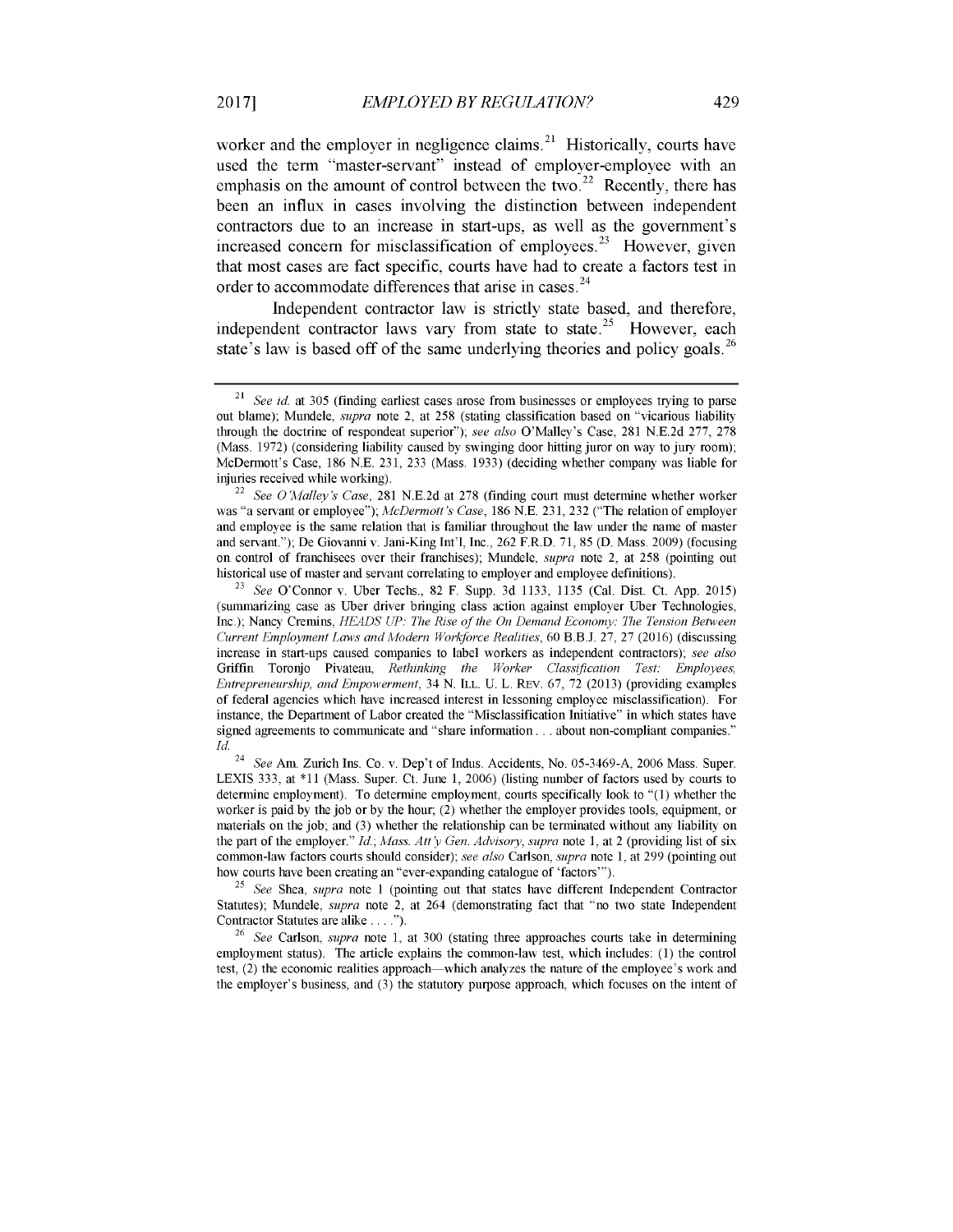The most prominent of these concepts is the desire to protect employees from harm caused by businesses trying to circumvent the law.<sup>27</sup> Each state may take direction from factors derived from the Internal Revenue Service ("IRS") which are mostly intended to help identify employment for tax purposes, but can also be helpful for employment classification purposes.  $^{28}$ Differing state law and varying factors can possible cause confusion for businesses looking to expand to different states.<sup>29</sup>

Massachusetts has taken a more comprehensive approach to the Independent Contractor Statute by accepting a three-pronged approach, which covers all industries. $30$  The statute carries with it both civil and criminal punishments as well as the violation of several other laws. $31$ Further, Massachusetts has amended the statute and has taken a more unique route **by** separating its statute from the unemployment compensation statute, thereby placing independent contractor clarification under its own employment statute.<sup>32</sup> The Massachusetts legislature recognizes the complexity and potential confusion the Independent Contractor Statute can cause and has signed, along with thirty-five other states, the United States Department of Labor's Misclassification

<sup>28</sup>*See* Carlson, *supra* note 1, at 335 (listing 20 factors used by Internal Revenue Service to determine employment statute).

<sup>29</sup>*See* Carlson, *supra* note 1, at 299 (finding numerous factors and unpredictability of outcomes causes uncertainty); Mundele, *supra* note 2, at 255 (finding misclassification is due to employers not understanding state law).

<sup>30</sup>*See* MASS. ANN. LAWS ch. 149, § 148B(d) (LexisNexis 2004) (stating three-part test to determine employment); *see also* Mundele, *supra* note 2, at 269 (stating that "Massachusetts independent contractor statute may be the most comprehensive statute").

<sup>31</sup>*See* MASS. ANN. LAWS ch. 149, § 148B(d) (LexisNexis 2004) (stating violators "shall be punished and **...** subject to all of the criminal and civil remedies **....** ); Mundele, *supra* note 2, at 269 (finding violation of Independent Contractor Statute means violation of number of other statutes); Mass. Att'y Gen. Advisory, *supra* note 1, at 4-5 (listing statutes violated).

<sup>32</sup>*See* Shea, *supra* note 1 (analyzing Massachusetts Independent Contractor law). For instance, the second prong of the Independent Contractor Statute, stating that a worker is not an employee if they perform services "outside the usual course of business of the employer," removed the phrase "or is performed outside of all places of business of the enterprise." *Id; compare* MASS. **GEN** LAWS ANN. ch. 149, § 148B (West, Westlaw through **1998** Mass. Acts. ch. 236, § 12), *and* Athol Daily News v. Bd. of Review of the Div. of Empl. & Training, 786 N.E.2d 365, 371-72 (Mass. 2003) (analyzing same), *with* MASS. GEN LAWS ANN. ch. 149, § 148B.

the Independent Contractor Statute. *Id; see also* Mundele, *supra* note 2, at 273-78 (demonstrating three tests used by courts). The "control" test is concerned with the amount of power the employer has over the employee, whereas the "economic reality" test examines the difference between the employee's and the employer's business. Id. Finally, the "relative nature of the work" test looks at the relationship between the two parties. Id. The employee is an independent contractor if the employer's business could not provide service without the worker. Id. at 276.

<sup>27</sup>*See* Depianti v. Jan-Pro Franchising Int'l, Inc., 990 N.E.2d 1054, 1066 (Mass. 2013) (stating purpose of Independent Contractor Statute is to protect individual workers). The statute is "'intended to address misdeeds suffered by individuals', rather than to punish public wrongs."  $\frac{Id.}{28}$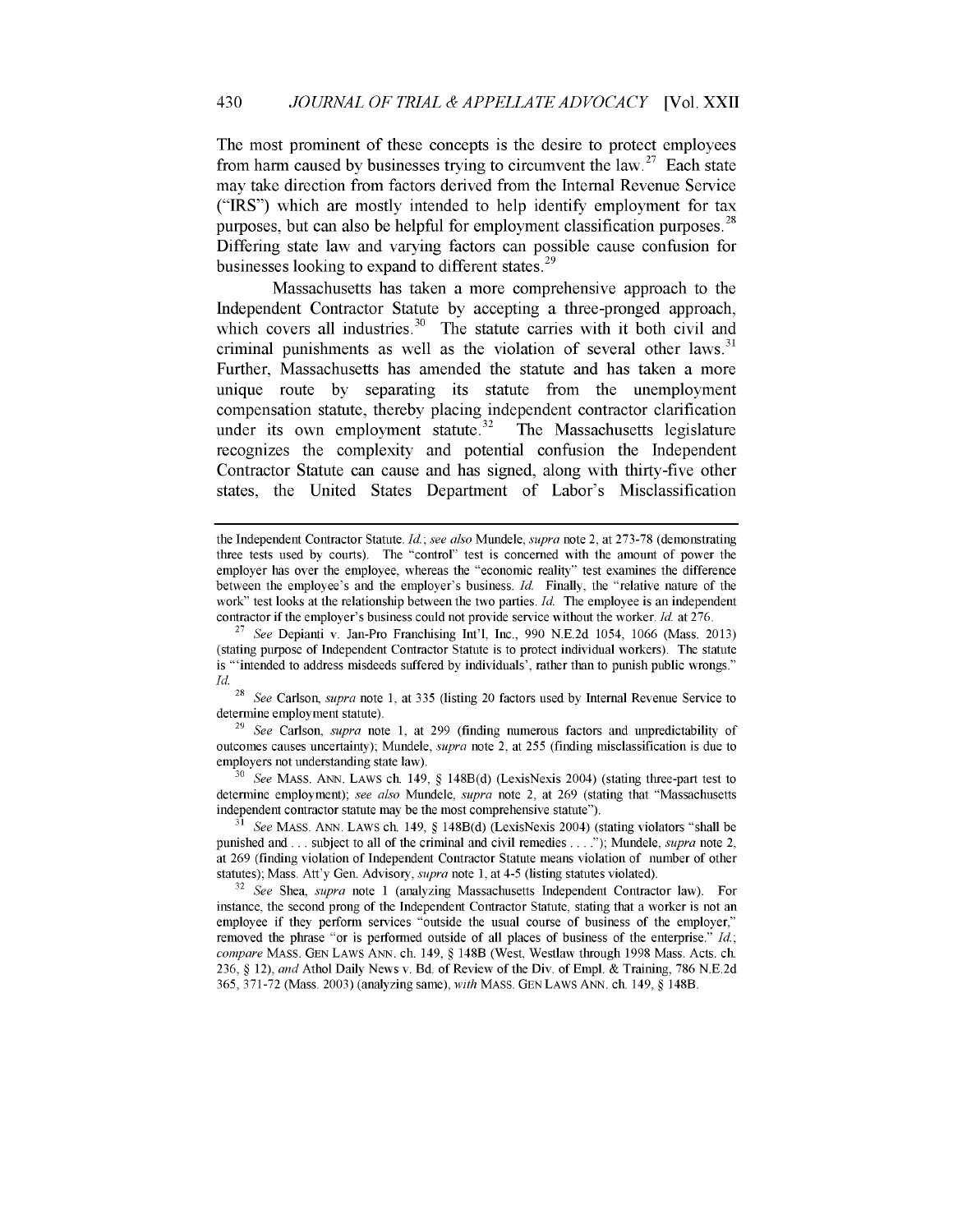Initiative. $33$  Despite efforts to simplify, more issues have arisen with applying the Independent Contractor Statute, such as it contravening with other laws currently in place.<sup>34</sup> Recently, a division in arguments has emerged, with one side arguing certain contradicting laws should preclude the Independent Contractor Statute.<sup>35</sup> While others believe companies cannot use the current laws as an excuse to circumvent the policy rational of the Independent Contractor Statute; thus, the statute should only be struck down when the express meaning contradicts another statute.<sup>36</sup>

In *Sebago v. Boston Cab Dispatch Inc.,* the **SIC** determined that classifying the plaintiffs as independent contractors **did** not violate the Independent Contractor Statute.<sup>37</sup> In their analysis, prior to applying the Independent Contractor Statute, the court explained Rule 403 could harmoniously exist with the Independent Contractor Statute **.38** The **SIC**

**<sup>35</sup>***See Sebago,* 28 N.E.3d at 1146 (explaining that "the taxicab industry" was "separately regulated by the city as a public utility"); Brief of Appellees USA Taxi Ass'n, Inc. and George Summers at 3, Sebago v. Tutunjian, 7 N.E.3d 1122 (Mass. App. Ct. 2014) (No. SJC-11757) (stating defendants' argument that conduct was legal due to its adherence to regulation); *see also* Robert C. Block, *Conflicting State and Local Laws,* 38 J. CRIM. L. & CRIMINOLOGY 40, 41 (1947) (explaining historical tension in contradicting state or local statutes).

**<sup>33</sup>***See Misclassification of Employees as Independent Contractors,* U.S. DEP'T OF LAB., WAGE AND HOUR DIVISION, https://www.dol.gov/whd/workers/misclassification/ (last visited Nov. 16, 2016) (listing states who signed Misclassification Initiative).

<sup>34</sup>*See* Monell v. Boston Pads, LLC., 31 N.E.3d 60, 67-68 (Mass. 2015) (stating conflict between Independent Contractor Statute and current real estate licensing statute); Sebago v. Boston Cab Dispatch Inc., 28 N.E.3d 1139, 1142 (Mass. 2015) (addressing conflict between wording of Independent Contractor Statute and Rule 403); Ruggiero v. Am. United Life Ins. Co., 137 F. Supp. 3d 104, 114-16 (D. Mass 2015) (recognizing possible conflict between terms regarding Independent Contractor Statute and federal securities laws).

<sup>36</sup>*See Sebago,* 28 N.E.3d at 1146 (stating Independent Contractor Statute "must be applied in a manner consistent with its underlying purpose"); Boston Gas Co. v. City of Somerville, 652 N.E.2d 132, 133 (Mass. 1995) (stating when inconsistency exists, court should look to express legislative intent for guidance); American Motorcyclist Ass'n v. Park Com. of Brockton, 592 N.E.2d 1314, 1316 (Mass. 1992) (stating must be "a sharp conflict between.., local and State provisions" for striking down ordinance); Brief for Appellants at 45, Sebago v. Tutunjian, 2014 Mass. App. Unpub. LEXIS 623 (Mass. App. Ct. 2014) (No. 13-P-1356) (allowing regulation to preempt statute provides businesses to shield themselves from state laws); Robert C. Block, *Conflicting State and Local Laws,* 38 J. CRIM. L. & CRIMINOLOGY 40, 41 (1947) (stating conflicting interpretation which believes only striking down statute "where the difference is irreconcilable").

**<sup>37</sup>***See Sebago,* 28 N.E.3d at 1142-43 (stating court's determination under Independent Contractor Statute).

<sup>38</sup>*See id.* at 1143 (interpreting Rule 403 and Independent Contractor Statute could to not contravene each other). The SJC recognized that in contrast to the Workers Compensation law, which specifically states that taxi drivers are not included, the Independent Contractor Statute makes no specification. *Id.* at 1146-47. Thus, the legislative intent must have been to broadly leave employment options open. *Id.* at 1155. Furthermore, the Court held that the Independent Contractor Statute's purpose did not conflict with Rule 403. *Id.* at 1146; *see also* MASS. GEN. LAWS ANN. ch. 152,  $\S$  1(4) (LexisNexis 2011) ("The following words as used in this chapter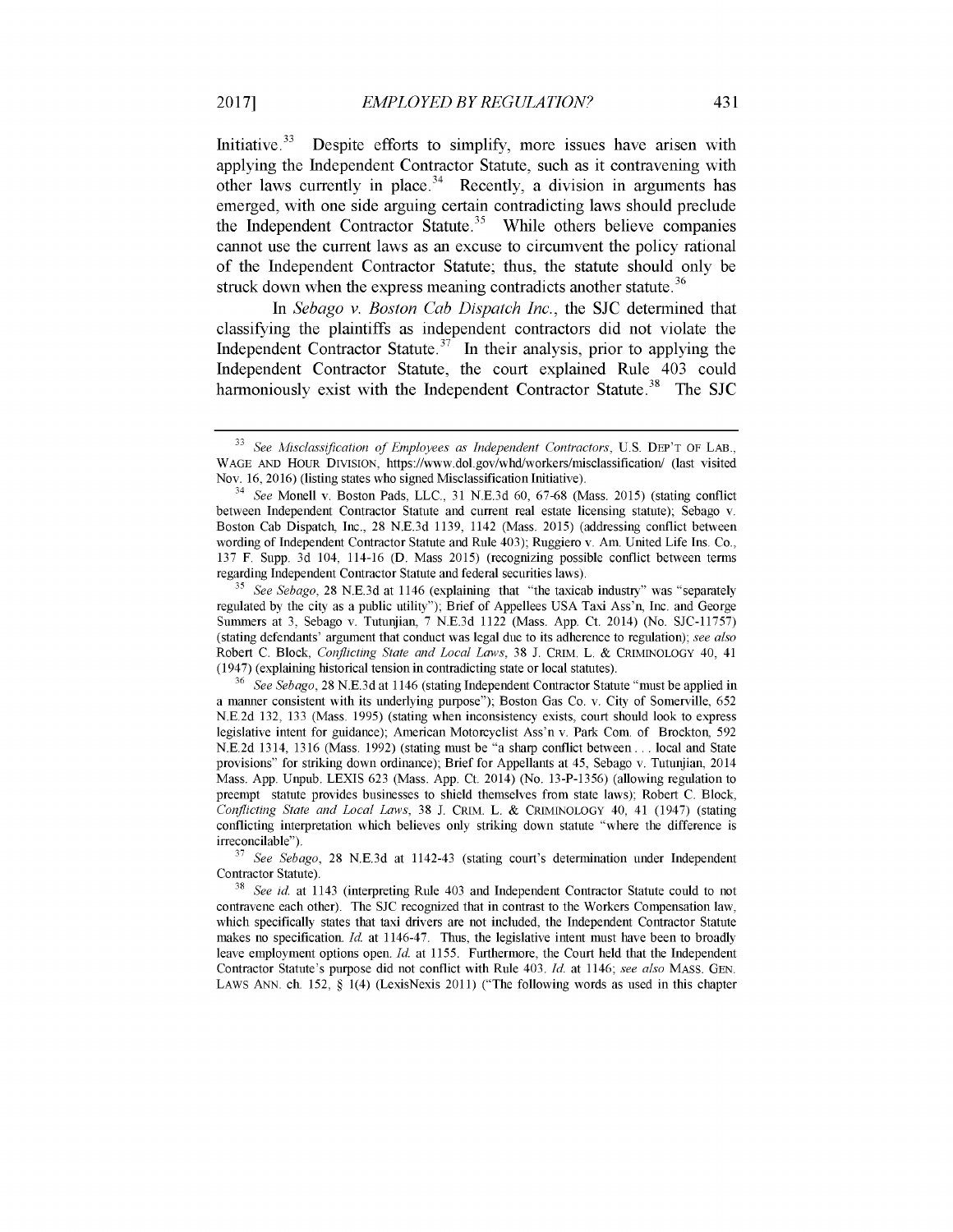stated that the plaintiffs were performing a service for the defendants by broadening the meaning of "service" to anything outside the category of "the mere operation of their lessor-lessee relationship."<sup>39</sup> Once the SJC answered these preliminary questions, the court then applied the Independent Contractor Statute by utilizing tests created by precedent in Massachusetts and Illinois courts, as combined with suggestions by the Attorney General.<sup>40</sup> Applying these tests, the SJC determined the defendants had satisfied the required elements for each prong of the Independent Contractor Statute. 41

**<sup>39</sup>***See Sebago,* 28 N.E.3d at 1148-49 (stating test which should be applied to situation where lessor-lessee relationship exists). The SJC recognized that the test normally used is simply whether the worker performs a service for the employer. *Id.* at 1147. Given the regulation created by Rule 403, the SJC has created a test which looks at the plaintiffs' and defendants' relationship outside the scope of Rule 403. *Id.* at 1148-49; MASS. ANN. LAWS ch. 149, § 148B(a) (LexisNexis 2004) (stating "an individual" must be "performing any service" to be considered under this statute); *see also* Depianti v. Jan-Pro Franchising Int'l, Inc., 990 N.E.2d 1054, 1065-66 (Mass. 2013) (holding first question when arguing misclassification is whether worker performs services for employer).

<sup>40</sup>*See Sebago,* 28 N.E.3d at 1149-53 (determining tests to be used for Independent Contractor Statute). The court used a test, suggested by the attorney general, which states that to determine whether there is control, the court must look at "whether the worker's activities and duties [were] actually... carried out with minimal instruction." *Id.* at 1149 (internal quotation marks omitted). Under the second prong, the court determined that the test should be "whether the service the individual is performing is necessary to the business of the employing unit or merely incidental," and how the business defines its work. *Id. at* 1150 (citations omitted). The SJC found that the test for the third prong should be "whether the worker is capable of performing the service to anyone wishing to avail themselves of the service or, conversely, whether the nature of the business compels the worker to depend on a single employer *.... Id.* at 1153; Athol Daily News v. Bd. of Review of the Div. of Empl. & Training, 786 N.E.2d 365, 367- 69 (Mass. 2003) (illustrating how newspaper defined its business as publishing newspapers instead of delivering them).

<sup>41</sup>*See Sebago,* 28 N.E.3d at 1149-53 (applying factors for three-pronged independent contractor test). The SJC reasoned for the first prong that there was minimal control because the taxi driver is free to pick up whomever they want and to choose to operate on their own. *Id.* at 1150; Comm'r of the Div. of Unemployment Assistance v. Town Taxi of Cape Cod, 862 N.E.2d 430, 434-35 (Mass. App. Ct. 2007) (finding taxi drivers were free to determine work schedule and use cabs for personal use). The SJC held the plaintiffs were separately defined businesses because the defendants held themselves out as only leasing medallions to the plaintiffs and any business apart from the lease is only incidental. *Sebago,* 28 N.E.3d at 1151. Finally, in applying the third prong the SJC determined that the taxi drivers were free to use the taxis however they

shall... have the following meanings: ... (4) "Employee", every person in the service of another under any contract for hire... excepting... (e) a person who operates a taxicab vehicle which is leased by such person from a taxicab company pursuant to an independent contract *... "); Boston Gas Co.,* 652 N.E.2d at 133 (stating "[m]unicipalities may not adopt [sic] ordinances that are inconsistent with State laws"). This case contains some of the same considerations the SJC in Sebago did such as "express legislative intent" and whether the "Legislature intended to preempt the field." *Id.* at 133; *American Motorcyclist Ass 'n,* 592 N.E.2d at 1317 ("Local regulations with state statutes have given considerable latitude to municipalities, requiring a sharp conflict between the local and State provisions."). *But see Monell,* 31 N.E.3d at 63 (finding "a conflict between the independent contractor and real estate licensing statutes").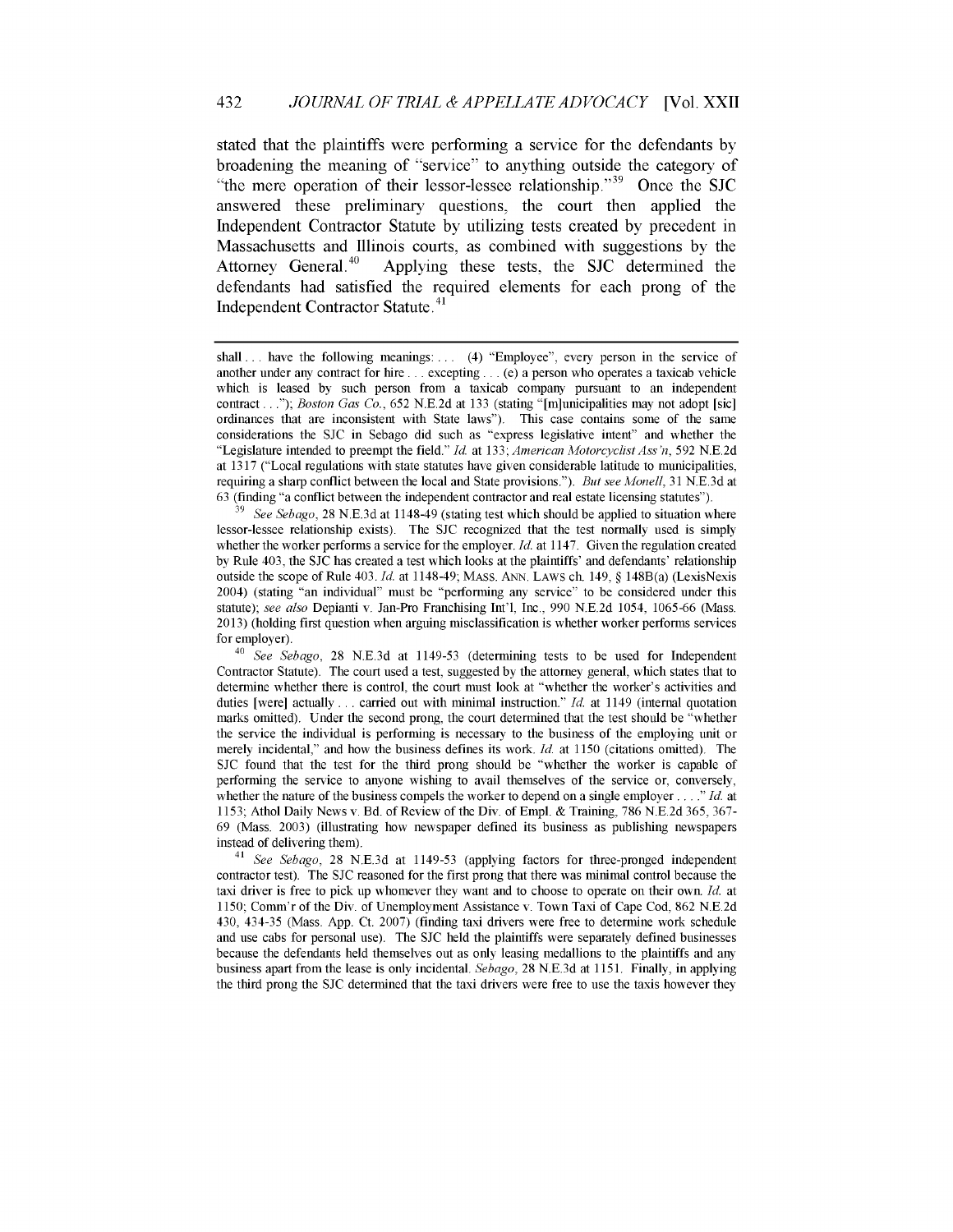The **SIC** in *Sebago* took the more restrictive position regarding the circumstances in which a worker should be classified as an independent contractor, while trying to harmonize the interplay between the Independent Contractor Statute and Rule 403.<sup>42</sup> The express language can be demonstrated in the tests created or words used by the court.<sup>43</sup> Further, the **SIC** also recognized that much of their decision rested considerably on the fact that Rule 403 cannot override the Independent Contractor Statute.<sup>44</sup> However, the court also noted that the legislature seemed to support the lease model for the taxi industry as well as the freedom given within Rule 403 to determine employment options.<sup>45</sup> Finally, there was no clear evidence of an "end run" given the taxicab industry was participating in a business framework created by Rule 403.<sup>46</sup>

The Independent Contractor Statute has been criticized as being complex and confusing in nature by both businesses and lawyers due to the many factors involved in determining the employment status of the

<sup>44</sup>*See id.* at 1147-53 (demonstrating tests which have been limited by Rule 403). For instance, the court changed the test in defining a service by limiting it to anything outside the lessor-lesser relationship created in Rule 403. *Id.* at 1148. Under prong two, the usual course of business was determined outside the restrictions set by Rule 403. *Id.* Furthermore, Rule 403 requires the taxi driver to look in a particular way, treat passengers a certain way, and control fare prices. Id. at 1150-51. In fact, the court states that "businesses operating under the regime of Rule 403 may be described aptly as members of a highly regulated industry." *Id.* at 1144.

<sup>45</sup> See id. at 1154 ("We also observe that if drivers operating in the shifted model were employees, then the shift fees (or lease payments) on which that model rests would clearly violate public policy as payments required for the right to work. Such a result would be patently inconsistent with the Legislature's indorsement of the lease model, which is implicit in the exemption of taxicab lessees from the definition of 'employee' in the workers' compensation law."). Furthermore, the SJC states "[t]he more harmonious reading of the statutory framework is that the Legislature intended to preserve the ability of taxicab drivers to operate as either employees or independent contractors." *Id.* at 1155.

*Id.* at 1147-49 (finding no proof of end run because defendants participated in system created by Rule 403). Plaintiffs argued the defendants comprise one large corporation. *See id.* at 146-47. The SJC, however, rejected this argument, stating that "[t]he mere fact of common management and shareholders among related corporate entities has repeatedly been held not to establish, as a matter of law, a partnership, agency or 'joint venture' relationship *.... Id.* at 1147 (quoting Gurry v. Cumberland Farms, Inc., 550 N.E.2d 127, 133 (Mass. 1990)).

want, work with whomever they want, and even work for several different dispatchers. *Id.* at 1153.

<sup>42</sup>*See Sebago,* 28 N.E.3d at 1146-55 (demonstrating limiting language and restrictions placed in tests due to existence of Rule 403). For instance, the court restricted the test to determine whether the plaintiff was performing a service for the defendants to apply only to those services performed outside of Rule 403. *Id.* at 1148.

<sup>&</sup>lt;sup>43</sup> See id. at 1147-49 (demonstrating limiting language in tests). For example, service requirement is limited to anything outside the lessor-lessee relationship. *Id.* at 1147. In prong two, the court limited the employee relationship to the high standard of what was "necessary" for the course of the business. *Id.* at 1149.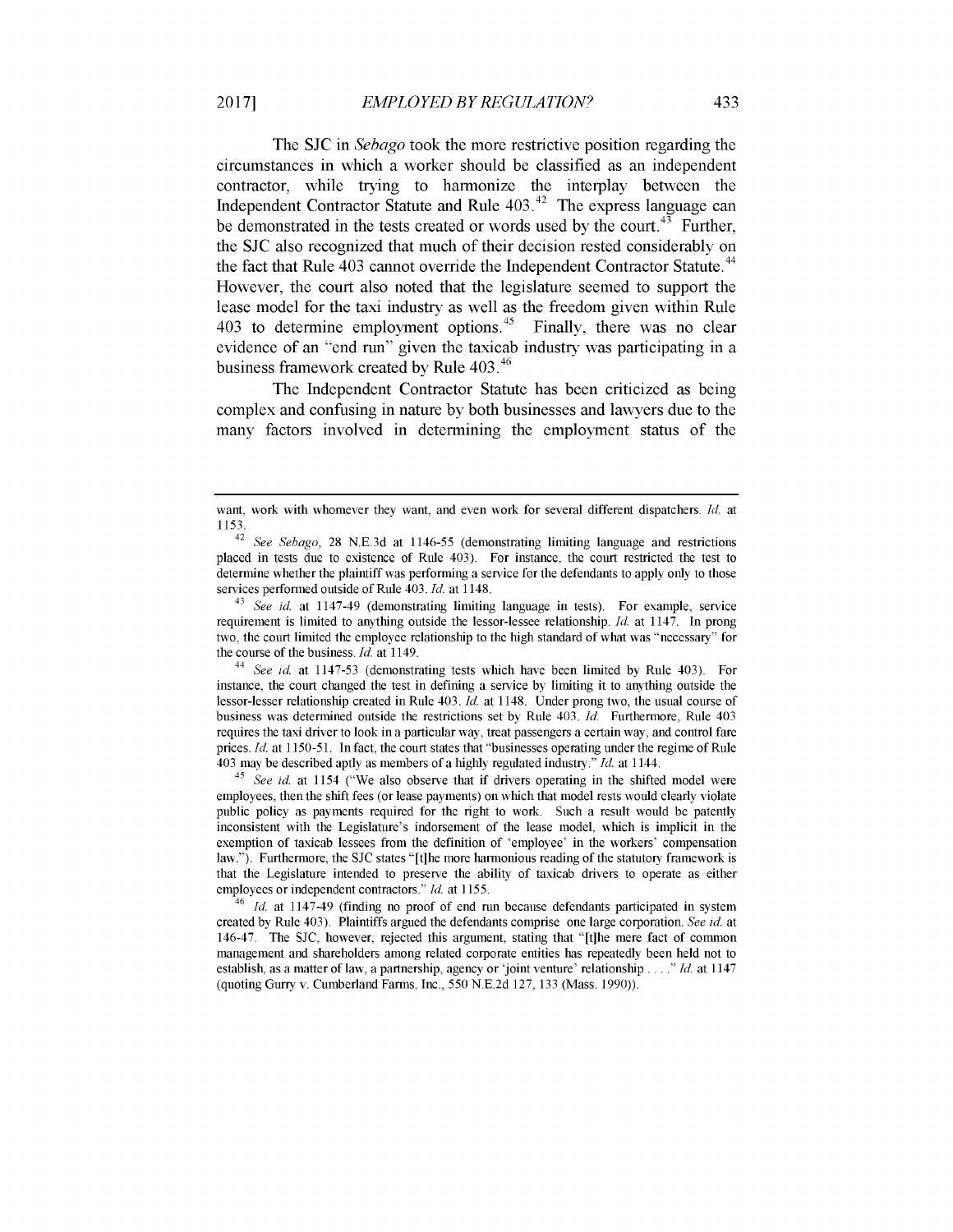worker.<sup>47</sup> In *Sebago*, the SJC clarified a path for determining when a regulation, which has a large impact on the worker and employer, is deemed to override the Independent Contractor Statute.<sup>48</sup> Furthermore, the **SIC** clarified some of the tests used by lower courts to determine the employment of the worker.  $49$  The court's clarification of the Massachusetts Independent Contractor Statute given in *Sebago* has both increased the burden of proof on the defendants and further provided necessary clarity for future courts analysis. $50$ 

By determining that Rule 403 and the Independent Contractor Statute do not conflict with each other, the **SIC** has increased future defendants' burden of proving when another statute contradicts the Independent Contractor Statute.<sup>51</sup> The defendants' argument that the Independent Contractor Statute did not apply failed due to the SJC's stating the Independent Contractor Statute and Rule 403 can coexist.<sup>52</sup> In holding for the plaintiffs, the **SIC** stated that in order for an ordinance to conflict with the statute regarding independent contractors, it must "frustrate the purpose of the statute" as opposed to merely regulating the industry.<sup>53</sup>

*<sup>53</sup>See Sebago,* 28 N.E.3d at 1146 (explaining that statute "must be applied in a manner that is consistent with its underlying purpose" to protect workers.). The court suggests that both the

<sup>47</sup>*See* Mundele, *supra* note 2, at 269 (stating that "Massachusetts independent contractor statute may be the most comprehensive statute"); *see also* Carlson, *supra* note 1, at 335 (finding that numerous factors and unpredictability of Independent Contractor Statute causes uncertainty).

<sup>48</sup>*See Sebago,* 28 N.E.3d at 1146 (finding tests changed because Rule 403 did not override Independent Contractor Statute). For instance, the test to determine whether the worker performed a service for the employer changed to omit the contractual relationship created by Rule 403. *Id.* at 1148.

<sup>49</sup>*See id.* at 1149-51 (analyzing tests used to determine employment status).

**<sup>50</sup>***See* Rosenthal v. Romano Grp., No. 15-P-799, 2016 Mass. App. Unpub. LEXIS 701, at \*6 (Mass. App. Ct. July 14, 2016) (using tests provided by *Sebago* to determine type of employment for plaintiff); Ruggiero v. Am. United Life Ins. Co., 137 F. Supp. 3d 104, 120-23 (D. Mass. 2015) (using precedent tests to determine plaintiff's employment).

*<sup>51</sup>See Sebago,* 28 N.E.3d at 1155 (holding legislative intent included keeping employment options open for both employer and worker). *But see* Monell v. Boston Pads, LLC., 31 N.E.3d 60, 69 (Mass. 2015) (holding court could not determine employment because statute conflicted with Independent Contractor Statute). In *Monell,* the court recognized that the usual analysis used when two statutes conflict is to attempt to read the statutes as harmonious with legislative intent. *Monell,* 31 N.E.3d at 69. *Id.* However, the wording of the applicable statute analyzed in *Monell* makes it impossible to apply the Independent Contractor Statute. *Id.* at 67-68; *see also* Cremins, *supra* note 23, at 27-28 (demonstrating benefits and arguments for being independent contractor or employee).

<sup>52</sup>*See Sebago,* 28 N.E.3d at 1146 (determining police commissioner was not given broad power to override Independent Contractor Statute); *see also* Kubinec v. Top Cab Dispatch, Inc., No. 127374, SUCV2012-03082-BLS1, 2014 Mass. Super. LEXIS 93, at \*30-33 (Mass Super. Ct. June 24, 2014) (demonstrating rule does not have power to override another existing statute); Brief of Amicus Curiae, City of Boston at 10-17, Sebago v. Tutunjian, 2014 Mass. App. Unpub. LEXIS 623 (Mass. App. Ct. 2014) (No. 13-P-1356) (stating Rule 403 and Independent Contractor Statute do not contradict, but coexist harmoniously).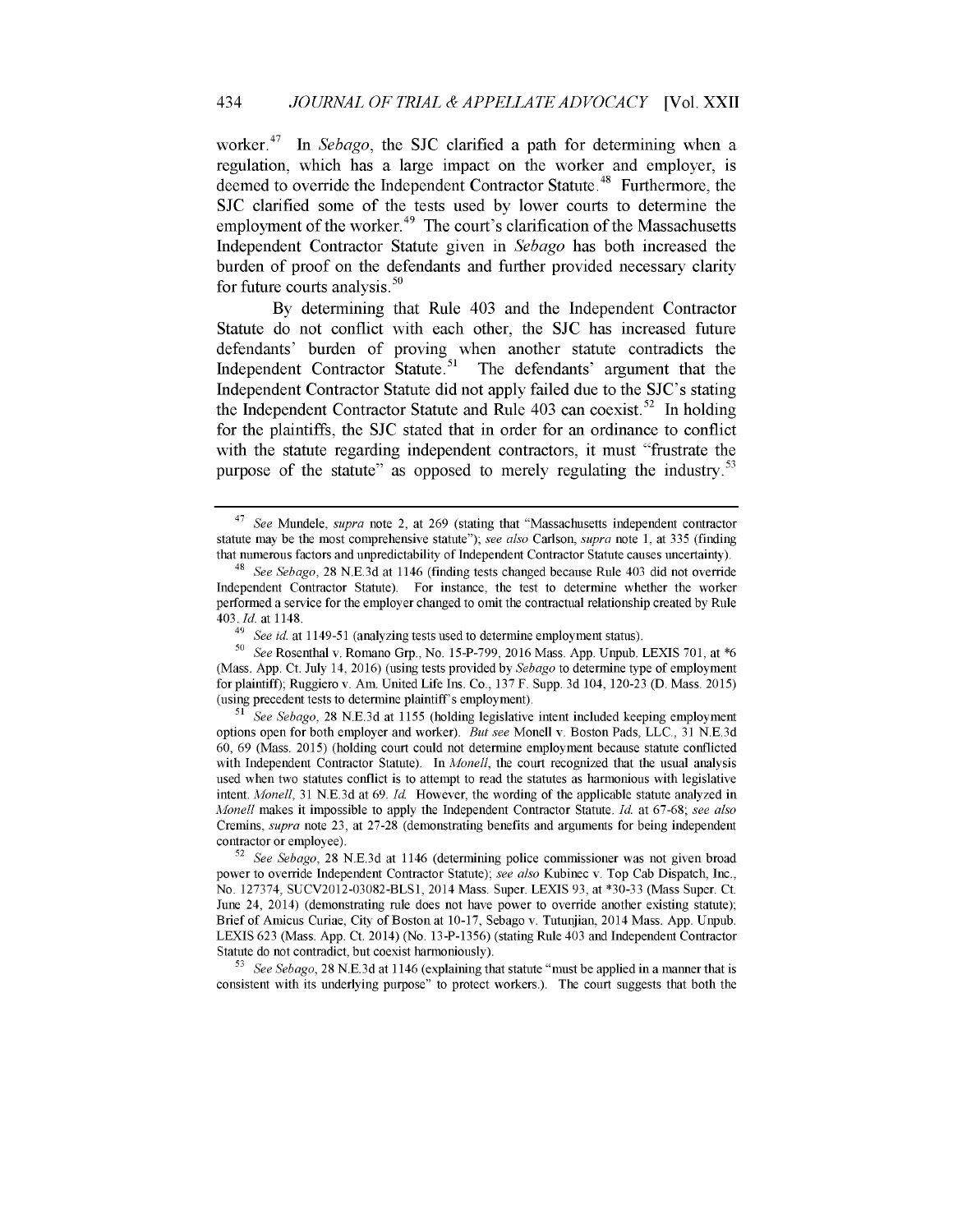Therefore, the **SIC** held against the plaintiffs argument because the defendants had only been complying with Rule  $403$  regulations.<sup>54</sup> After the decision in *Sebago,* defendants will have to argue, whenever there is a possible conflict between a law and regulation, that the regulation frustrates the purpose of the statute and the interference is substantial.<sup>55</sup>

The SJC's decisions relies heavily on the Attorney General's suggestions for applying the Independent Contractor Statute.<sup>56</sup> The Attorney General, in turn, relies heavily on precedent and also helps to clarify which part of the test remains vague.<sup>57</sup> Utilizing the Attorney General's test for prong one, the **SIC** demonstrated a shift from focusing on the contract between the two parties' to an emphasis on employers' instructions to the employee.<sup>58</sup> The *Sebago* decision demonstrates how to

[T]he parties in this case have not meaningfully focused on the regulatory framework governing their relationship and have not argued that the regulatory scheme precludes the application of the independent contractor statute overall. Accordingly, I must conduct the analysis here on the assumption that the regulatory scheme governing the particular relationship at issue and the Massachusetts independent contractor statute are capable of coexistence.

*Id.; Monell,* 31 N.E.3d at 70 (finding failure to include argument regarding "nature of relationship" prevented court analysis); *see also* Brief of Amicus Curiae, City of Boston at 10-17, Sebago v. Tutunjian, 2014 Mass. App. Unpub. LEXIS 623 (Mass. App. Ct. 2014) (No. 13-P-1356) (quoting Tillsonv. Springfield, 154 N.E. 561, 562 (Mass. 1927) (stating two statutes must be "consistent and harmonious body of law").

<sup>56</sup>*See Sebago,* 28 N.E.3d at 1149 (noting SJC's analysis providing "substantial deference" to Attorney General's interpretation of Independent Contractor Statute).

*<sup>57</sup>See Mass. Att'y Gen. Advisory, supra* note 1, at 1 (using prior state cases to substantiate tests). Attorney General suggests that because prong two has not been analyzed by prior state cases, the court should look to Illinois precedent. *Id.* at 5.

<sup>58</sup>*See Sebago,* 28 N.E.3d at 1149 (stating first prong should be not based on contract between parties). Rather, this first prong should focus on "whether the worker's activities and duties [were] actually **...** carried out with minimal instruction." *Id.* (citations omitted); *see also* De Giovanni v. Jani-King Int'l., 262 F.R.D. 71, 85 (D. Mass. 2009) (stating court must look at elements other than contract). *But see* Machado v. System4 LLC, 28 N.E.3d 401, 411-42 (Mass. 2015) (acknowledging significant factor for determining control between parties "is the contract" and its wording); Kubinec v. Top Cab Dispatch, Inc., No. SUCV2012-03082-BLS1, 2014 Mass.

purpose of the Independent Contractor Statute and the correlating legislative intent have the same goal. *Id.* Also, the SJC recognized that the taxicab industry is highly regulated, yet still did not feel that the regulation conflicted with the Independent Contractor Statute. *Id.* at 1153; Boston Gas Co. v. City of Somerville, 652 N.E.2d 132, 133 (Mass. 1995) (finding regulation frustrates purpose of statute when it interferes with Legislature's intent).

<sup>54</sup>*See Sebago,* 28 N.E.3d at 1155-57 (finding defendants simply participated within regulatory framework created by Rule 403). The defendants are not attempting to trick the plaintiffs by having separate businesses such as: the medallion owners, the radio associations, and the taxi garages because those separate industries were all created by Rule 403. *Id.*

*<sup>55</sup>See* Ruggiero v. Am. United Life Ins. Co., 137 F. Supp. 3d 104, 115 (D. Mass 2015). The court acknowledged that: